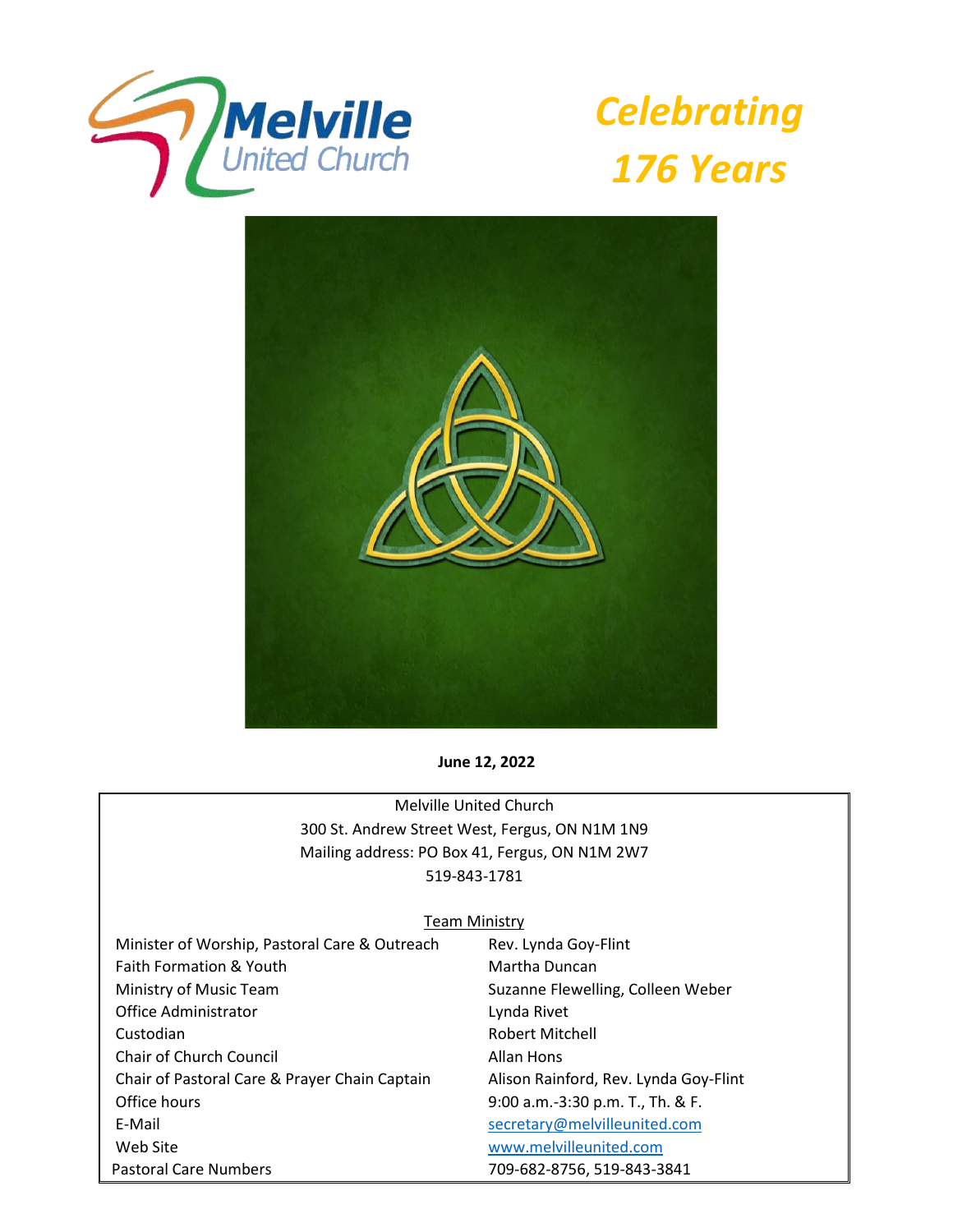# **Melville United Church June 12, 2022 Trinity Sunday**

## **\_\_\_\_\_\_\_\_\_\_\_\_\_\_\_\_\_\_\_\_\_\_\_\_\_\_\_\_\_\_\_\_\_\_\_\_\_\_\_\_\_\_\_\_\_\_\_\_\_\_\_\_\_\_\_\_\_\_\_\_\_\_\_\_\_\_\_\_\_\_\_\_\_\_\_\_\_\_\_\_\_** Presiding today - Rev. Lynda Goy-Flint

## **Welcome**

I greet you in the name of Jesus the Christ, who offers the gift of the Spirit.

*We gather in community today – June 12, 2022 virtually and in person. We will continue to offer both in-person and on-line services with printed copies being distributed to those without internet access who are unable to attend in person. We encourage people to come out to worship in the sanctuary. There is ample room to socially distance, and you are welcome to wear masks if that is comfortable for you. For those who are joining us online or by reading, we invite you to have a candle or tea light available.*

*We gather on this Trinity Sunday to mark the doctrine of God, Three-persons-in-one, and learn from the deep, active and loving relationship of Creator, Christ and Spirit.*

### **Announcements**

- **Melville Photo Directory:** We are in the process of working on a new Photo Directory. Please see Lorna Bevcar after Church Services and book a timeslot to get your photo taken for it. It builds community and we need that, after the last two years! Everyone who has their photo in the book gets a free book and an 8" x 10" photo.
- **Communion** will be celebrated on **Sunday, June 26th at 11:00am**. We will come forward to receive the bread and wine.
- An **outdoor service** and hymn sing will be held on **Sunday, June 26th at 6:30pm** in the garden. A time of fellowship and refreshments will follow. In case of inclement weather we will meet in the Chapel. We hope you will be able to join us!
- **Melville's Garage, Plant & Bake Sale** is coming up **Fri. & Sat. July 8 & 9th**, in the Fellowship Hall. We hope you have been saving items. Please check your residence, with your family and friends/neighbours, to see if they have any unwanted items.
	- Items like: Dishes, baskets, craft items, CD's, DVD's, VHS's, bikes, furniture, glassware, planters, clothing, cookware, ornaments, toys, shovels, tools, lights, etc.. "One man's trash is another man's treasure!" For more information, contact Lorna 519-787-0570
- **Kairos Blanket Exercise – Save the Date!** The Kairos Blanket Exercise has been developed in collaboration with Indigenous Elders, Knowledge Keepers and educators. It is an interactive and experiential teaching tool that explores the historic and contemporary relationship between Indigenous and non-Indigenous peoples in the land we now know as Canada. It is a 2 to 3-hour workshop and will be offered **at Melville on Saturday, October 1st 1:30-4:30pm**. It is intended for those 14 and over and is limited to 25-30 participants. Please contact Rev. Lynda to reserve a space.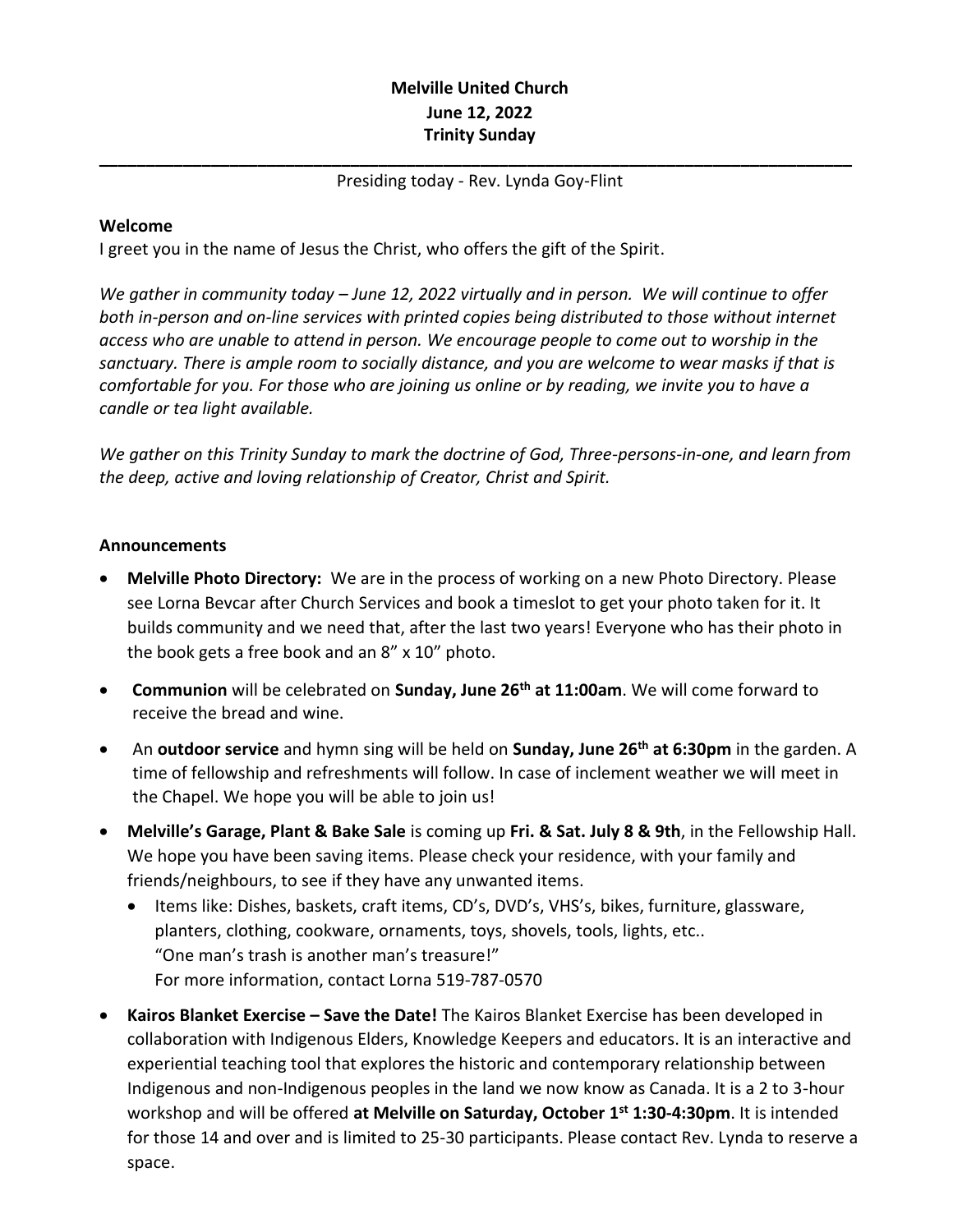- **Indigenous-Themed Summer Reading List**  for anyone who is interested Shining Waters Regional Council offered a list of recommended readings on Indigenous history and contemporary relationships. The list is located on the bulletin board outside the Chapel.
- **Mennonite Quilt & Coverlet Show** with Jeff Ferguson, appraiser **at Knox Elora Presbyterian Church June 25, 2022, 11:30 am. - 3:00 pm** Lunch Included Cost: \$20 Vintage Quilt Draw (Snails Trail) Tickets: 5\$ each or 3/\$10 Draw will take place on June 25 at 2:30 pm. For info & tickets, please call 519-846-0680 or email knoxelora@wightman.ca

• **Ukraine Appeal**

The invasion of Ukraine is costing precious lives and creating a humanitarian crisis as people flee to safety. Many millions of people, displaced from their homes, are seeking refuge in neighbouring countries. Many have lost friends, loved ones, and property; struggle to meet their basic needs; and face an uncertain future. **United Church Mission & Service partners are responding to the rapidly unfolding crisis—visit our website at [https://united-church.ca,](https://united-church.ca/) scroll down to Ukraine Crisis and click on the Act Now button to find out how you can show your support and make a gift.**

- **From the Mission and Discipleship Commission:**
	- Camp Menesetung invites you to their "Clean Up Camp" day (pizza lunch provided) in the Goderich area, June 19th 9am-4pm. Check the camp's website <https://www.campmenesetung.ca/>
	- Please pray for several other projects funded by our Mission & Service dollars throughout the Region
- **Gifts with Vision** These gifts are perfect for those difficult to buy for people. There's no going out, no standing in line, no wrapping. And you will be helping out those in need near and far. Items address healing and reconciliation, leadership, counter racism, wellness and safe spaces, education, poverty and hunger, the future, Mission & Service. Gifts range from \$5 to \$140. Gifts include food for the north, help build a well, purchasing Covid vaccines for the Global South and East, and much more. You can find the full catalogue at [www.giftswithvision.ca.](http://www.giftswithvision.ca/)
- **New Gifts with Vision for Ukraine A gift of \$25** will provide families fleeing Ukraine with a **hygiene kit** containing items like toothpaste, laundry detergent and disinfectant **A gift of \$38** will provide **one food basket** with staples such as cooking oil, buckwheat, canned fish and more **A gift of \$40** provides **one hygiene kit plus a supply of incontinence products** You can find the full catalogue at [www.giftswithvision.ca](http://www.giftswithvision.ca/)
- We continue to **collect items for the food bank**. A list of the most needed items was sent out, and if you need a printed copy, just let someone on the Social Justice team or Rev. Lynda know, and we will get it to you. In addition to non-perishable food items, the food bank is also looking for personal and feminine hygiene products as well as fresh vegetables, apples and oranges.

*I invite you to join us now for a time of worship and contemplation.*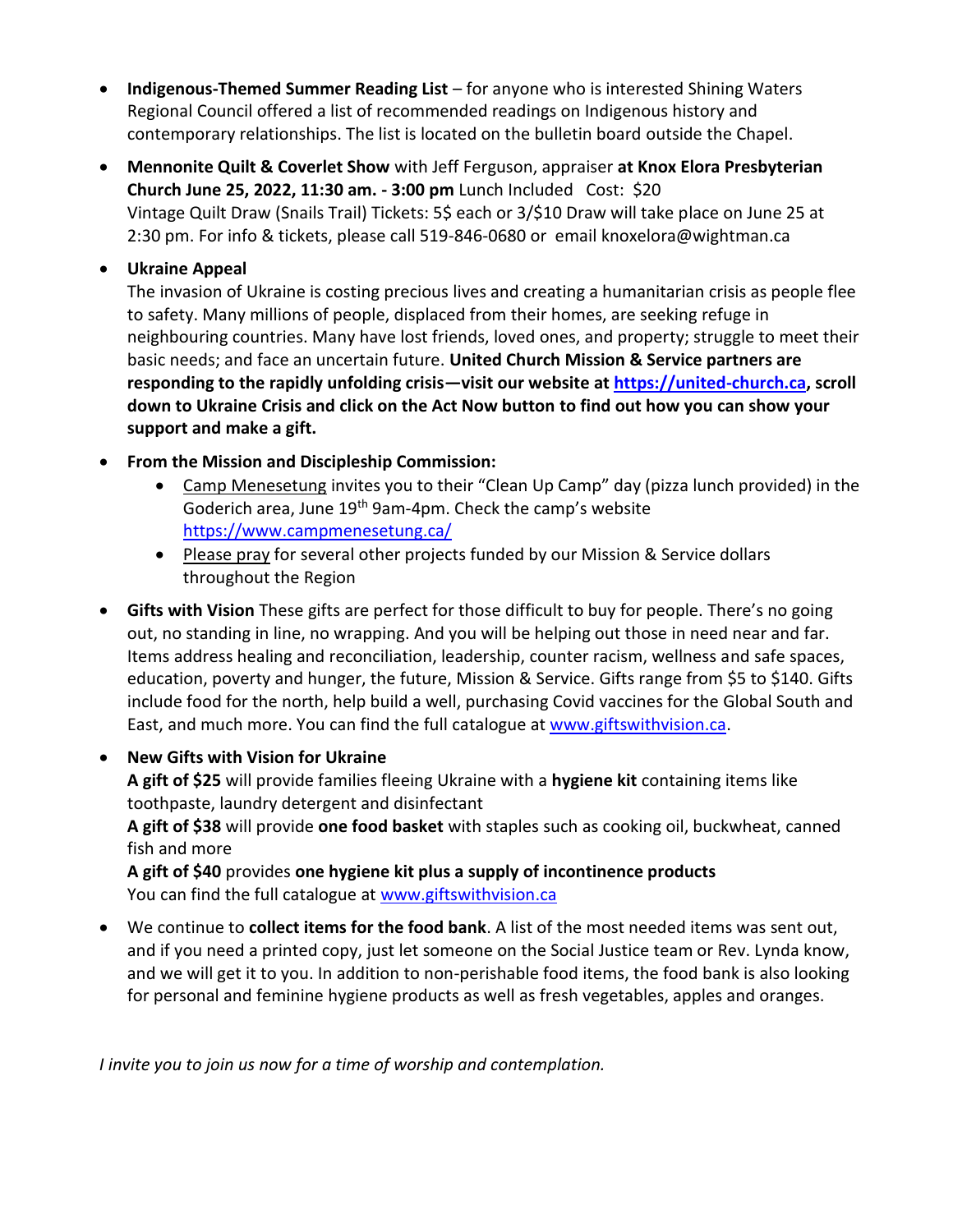## **Land Acknowledgement** *Peter Chynoweth, Gathering: Lent/Easter 2022, p.30. Used with permission.*

This land on which we gather is the Traditional land of the

Petun, Haudenosaunee, Anishinabewaki, Mississaugas of the Credit First Nation, Odawa and Mississauga people

We worship Creator on this land and acknowledge with respect the thousands of years of ceremony and relationship that are etched in footprint, fire, and faithfulness on the soil and rock that surrounds us.

**Lighting the Christ Candle:** *Bob Root, Gathering: Pentecost 1 2022, p.35, alt. Used with permission. (If you are watching this on-line or reading it from a page, I invite you to take a moment to light a candle, centre yourself and prepare to enter in to a time of worship and prayer. As you light your candle repeat the following words)*

We light the Christ candle, sign of the light that lives with us and within us. **God's generous light shines out from us!** We light this candle as a sign of the Christ-light we carry within us. **We are God's generous light in the world! Praise be!**

**Call to Worship:** *Bill Steadman, Gathering: Pentecost 1, 2022, p.30. Used with permission.*

Today God calls us, and we respond. **We respond with our prayers and our commitment. We respond with our hopes and our dreams. We respond with our hearts and our minds.** Today Christ welcomes us, and we enter. **We enter into this place of quiet and refuge. We enter into this time of reflection and vision. We enter into this space of inspiration and insight.** Today the Spirit is alive in our midst and we are thankful. **We are thankful for opportunities to serve. We are thankful for moments of personal renewal. We are thankful for invitations to share the goodness of life with one another.** Come, be nourished by the fellowship that we share and be thankful for all that God has done for us. **We come, open to a future hope today. We come, seeking to be a part of God's mission.**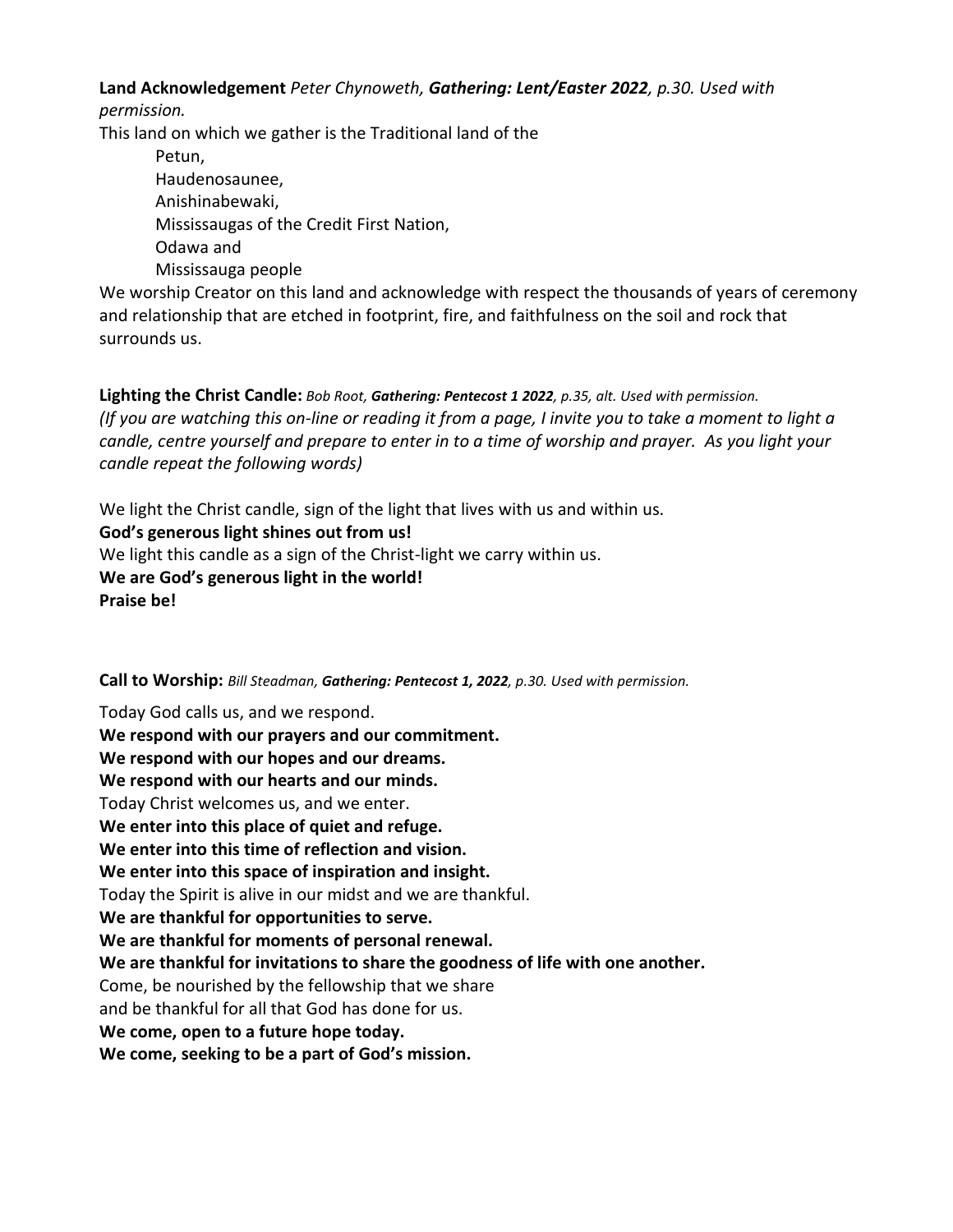- 1. It's a song of praise to the Maker, the thrush sings high in the tree. It's a song of praise to the Maker, the gray whale sings in the sea, *Refrain:* And by the Spirit, you and I can join our voice to the holy cry and sing, sing, sing, to the Maker too.
- 2. It a call of life to the Giver when waves and waterfalls roar. It's a call of life to the Giver when high tides break on the shore, *Refrain:* And by the Spirit, you and I can join our voice to the holy cry and sing, sing, sing, to the Maker too.
- 3. It's a hymn of love to the Lover; the bumblebees hum along. It's a hymn of love to the Lover; the summer breeze joins the song, *Refrain:* And by the Spirit, you and I can join our voice to the holy cry and sing, sing, sing, to the Maker too.
- 4. It's the chorus of all creation; it's sung by all living things. It's the chorus of all creation, a song the universe sings, *Refrain:* And by the Spirit, you and I can join our voice to the holy cry and sing, sing, sing, to the Maker too.

**Opening Prayer (in unison):** *Carol O'Neil, Gathering: Pentecost 1, 2022, p.30. Used with permission.*

**On this Trinity Sunday, we come before you, Holy God, to offer our praise and adoration. You are God, the Creator, giving us richly all things to enjoy. You are Christ, the Saviour of the world, Word made flesh to set us free. You are the Spirit of truth and love, willing to dwell in us. You are holy and blessed. One God, Eternal Trinity, be near to us, the people formed in your image, and be close to the world your love brings to life. Amen.**

**Ministry of Music** "Pastorale" *by A. Corelli, arranged by Jean Pasquet played by Colleen Weber*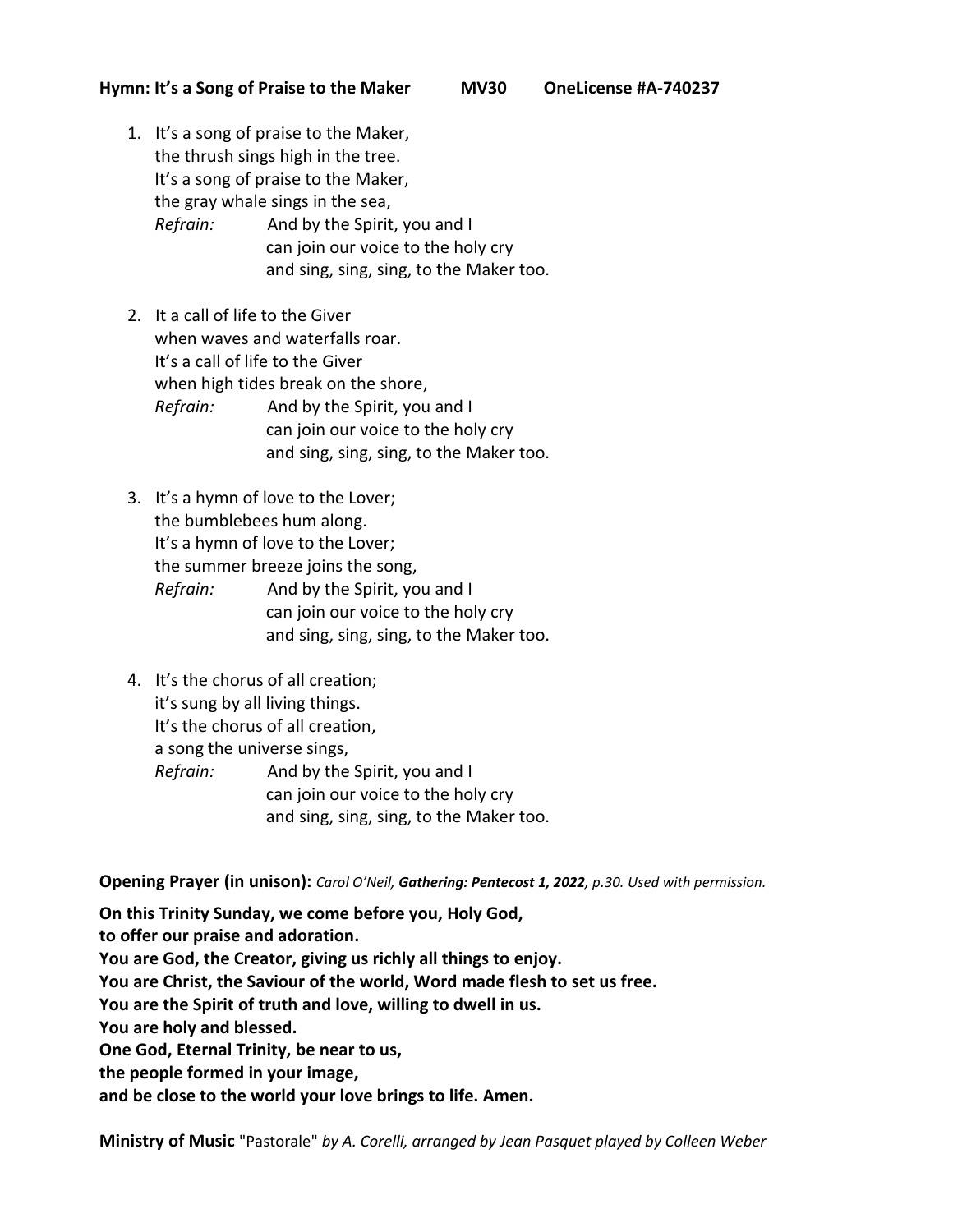**Call to Reconciliation** *Reprinted by permission of Westminster John Knox Press from Feasting on the Word® Worship Companion: Liturgies for Year C, Volume 2. Copyright 2013, alt.*

By faith in Jesus Christ, we are given access to the grace of God. Standing in that grace, we now confess our sins, our shortcomings, our brokenness, all that stands between us and God, us and one another, before God, seeking forgiveness and peace.

**Prayer Seeking Forgiveness and Reconciliation (in unison)** *Christine Jerrett, Gathering: Pentecost 1, 2022, p.30. Used with permission.*

**God of unfailing love, Saviour to whom we belong, Spirit of truth, you, we worship; you, we love; you, we trust. We long for wisdom to live well and faithfully all the days of our lives. You know the fears that bind us. You know how lost we get sometimes. (***a time of quiet confession***) Yet, you search for us and find us; you never let us go. You pour grace upon grace into our lives. Then, you send us out into the world that needs your light. As we seek to be what you have called us to be, fill our minds so that we observe the world through the light and love of Jesus' cross and resurrection. Then, grant us courage to follow the Way of Jesus, who is your Truth and your Life. Amen.**

### **Words of Assurance** *Christine Jerrett, Gathering: Pentecost 1, 2022, p.30. Used with permission.*

When we were baptized into the community of Christ's followers, we were given the gift of God's Holy Spirit. You carry the power of the Holy Spirit within you into the world. Begin each day by becoming aware of the gifts of God within and around; then, live from there, for we are salt for the earth and light in the world. The healing work that God does in the world begins here, now, among us. I invite you to share signs of peace with one another, offering the peace of Jesus that flows through you.

### **Children's Ministry: Three in One**

When you think about God, what do you think about? What kind of picture do you have in your mind? God is sometimes called the Triune God. Can you think of another word that starts with "tri"? Maybe triangle. And what does "tri" mean in talking about a triangle? Three, yes, because a TRIangle has three angles, three sort of corners. So what do you think "tri" might mean in "triune"? It also means three and if any of you take French, you might recognize the other part of the word as "une" which means what in English? One, exacty. So the Triune God is three in one—God the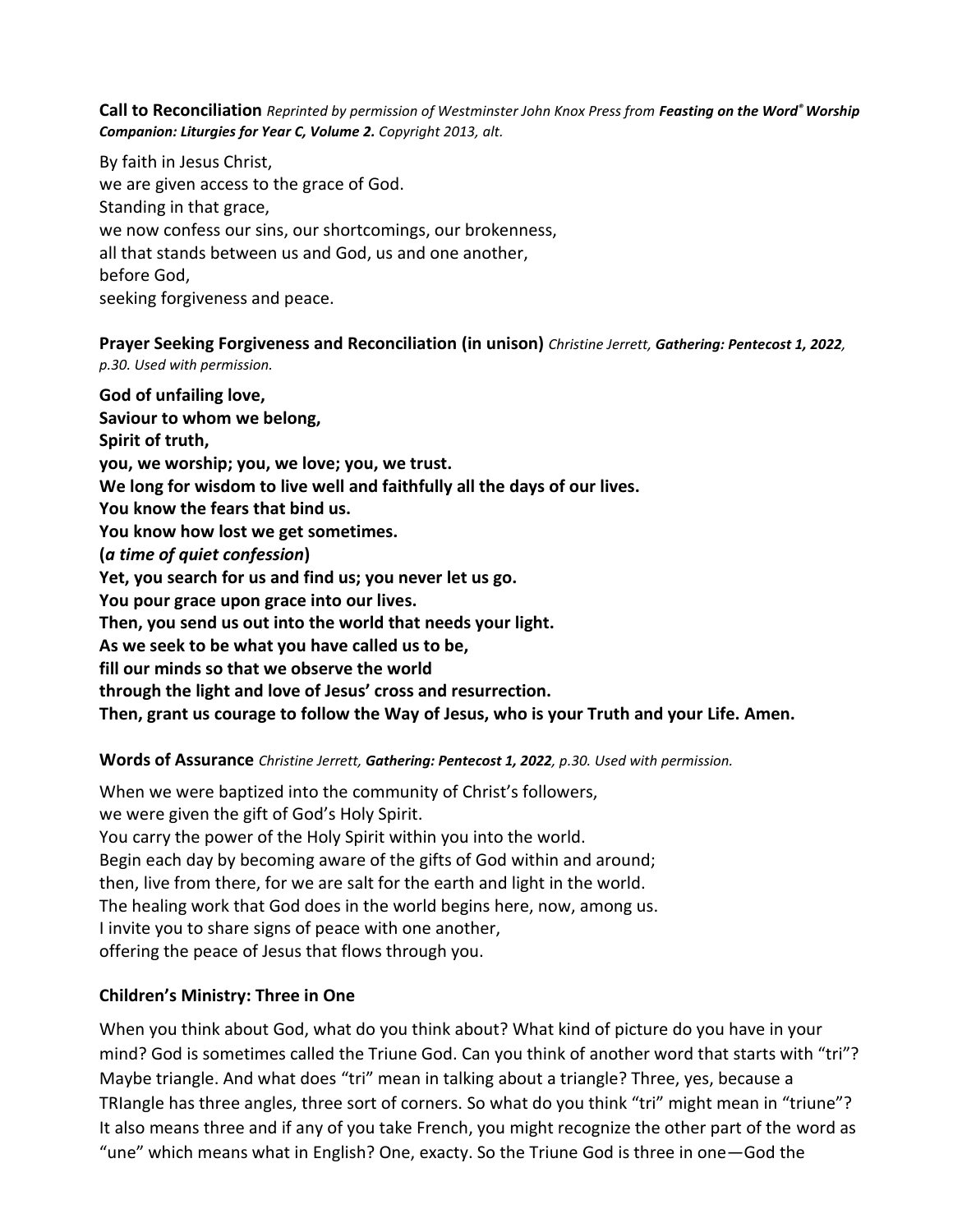Creator, God the Christ and God the Holy Spirit. God comes to us in these three ways so that we have even more ways to understand and connect with God.

It's a bit like this rope. It's a whole rope, but it's in three parts. We might think of one part like the Holy Spirit, another like Jesus, the Christ, and the third part like God, the Creator. So it's one rope, but it's in three. Three in one.

### **Prayer/Blessing**

God who is Creator and Christ and Spirit, thank you for coming among us in all these ways, so that we might have a relationship with you in many different ways. We pray to keep reaching out to you like you keep reaching out to us.

**Hymn: Love Is the Touch MV89 OneLicense #A-740237**

Love is the touch of intangible joy; love is the force that no fear can destroy; love is the goodness we gladly applaud: God is where love is, for love is of God.

Love is the lilt in a lingering voice: love is the hope that can make us rejoice; love is the cure for the frightened and flawed: God is where love is, for love is of God.

Love is the light in the tunnel of pain; love is the will to be whole once again; love is the trust of a friend on the road: God is where love is, for love is of God.

Love is the Maker and Spirit and Son: love is the kingdom their will has begun; love is the path which the saints all have trod: God is where love is, for love is of God.

**Prayer of Illumination** *Reprinted by permission of Westminster John Knox Press from Feasting on the Word® Worship Companion: Liturgies for Year C, Volume 2. Copyright 2013.* Living Word, you still have many things to say to us. Speak, and we will try to bear them. By your Word, may the Spirit guide us into all truth, that our lives may glorify you. **Amen.**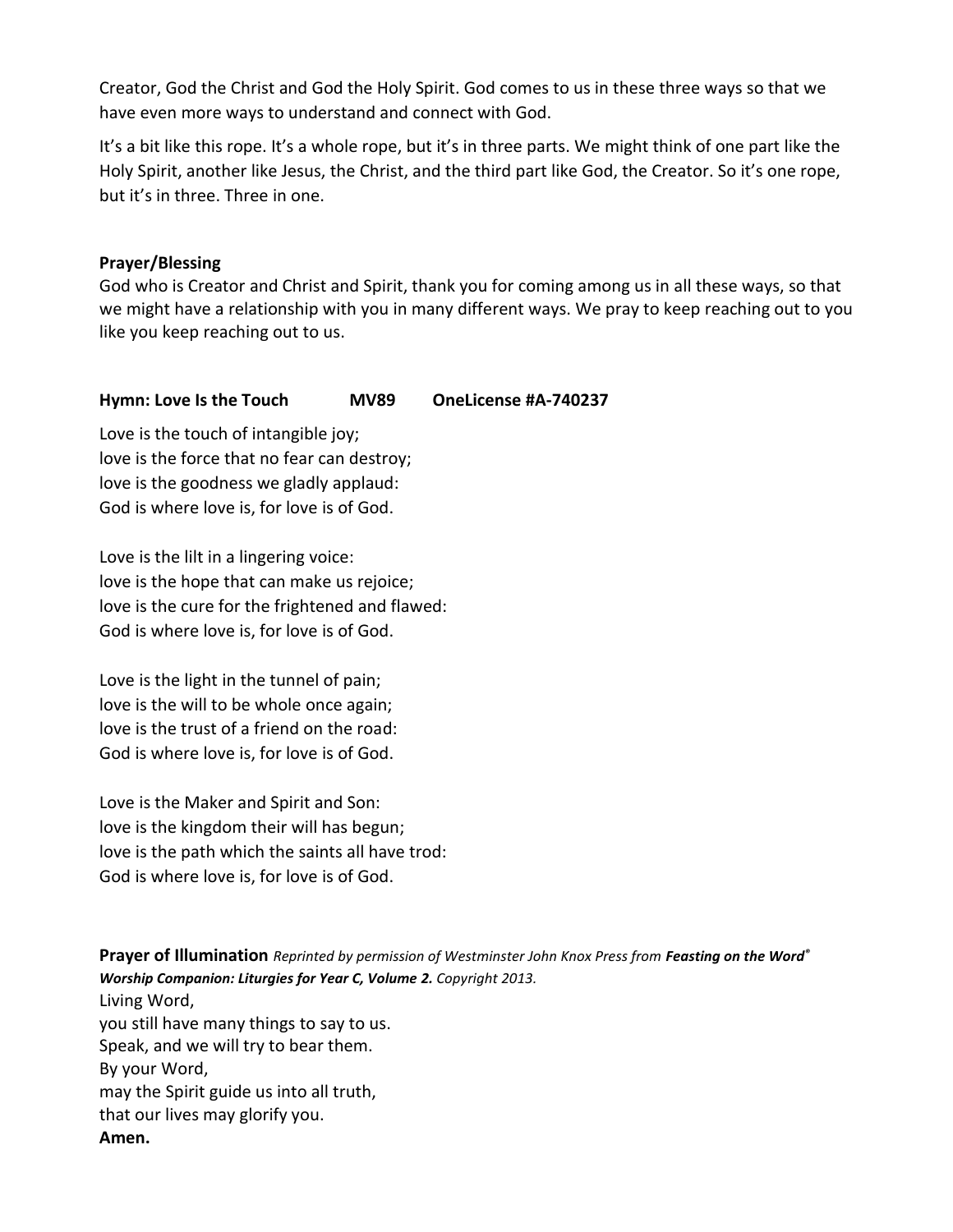**Scripture: John 16:12-15** *(The Inclusive Bible: The First Egalitarian Translation)*

*The Spirit of truth* Jesus said, "I have much more to tell you, but you can't bear to hear it now. When the Spirit of truth comes, she will guide you into all truth. She won't speak on her own initiative; rather, she'll speak only what she hears, and she'll announce to you things that are yet to come. In doing this, the Spirit will give glory to me, for she will take what is mine and reveal it to you. Everything that Abba God has belongs to me. The Spirit will take what is mine and reveal it to you."

### **Scripture: Proverbs 8:1-4, 22-31** *(The Inclusive Bible: The First Egalitarian Translation)*

*Wisdom's part in creation*

Doesn't wisdom call? Doesn't understanding raise her voice? On the hills along to road, at the crossroads, she takes her stand; beside the city gates of the town, in the gates themselves, she cries out, "Women and men, people everywhere, I'm calling out to you! I cry out to all of humankind!

…

"YHWH gave birth to me at the beginning, before the first acts of creation. I have been from everlasting, in the beginning, before the world began, before there were fountains or springs of water; before the hills, I was born before God created the earth or its fields, or even the first clods of dirt. I was there when the Almighty created the heavens, and set the horizon just above the ocean, set the clouds in the sky, and established the springs of the deep, gave the seas their boundaries and set their limits at the shoreline. When the foundation of the earth was laid out, I was the skilled artisan standing next to the Almighty. I was God's delight day after day, rejoicing at being in God's presence continually, rejoicing in the whole world and delighting in humankind.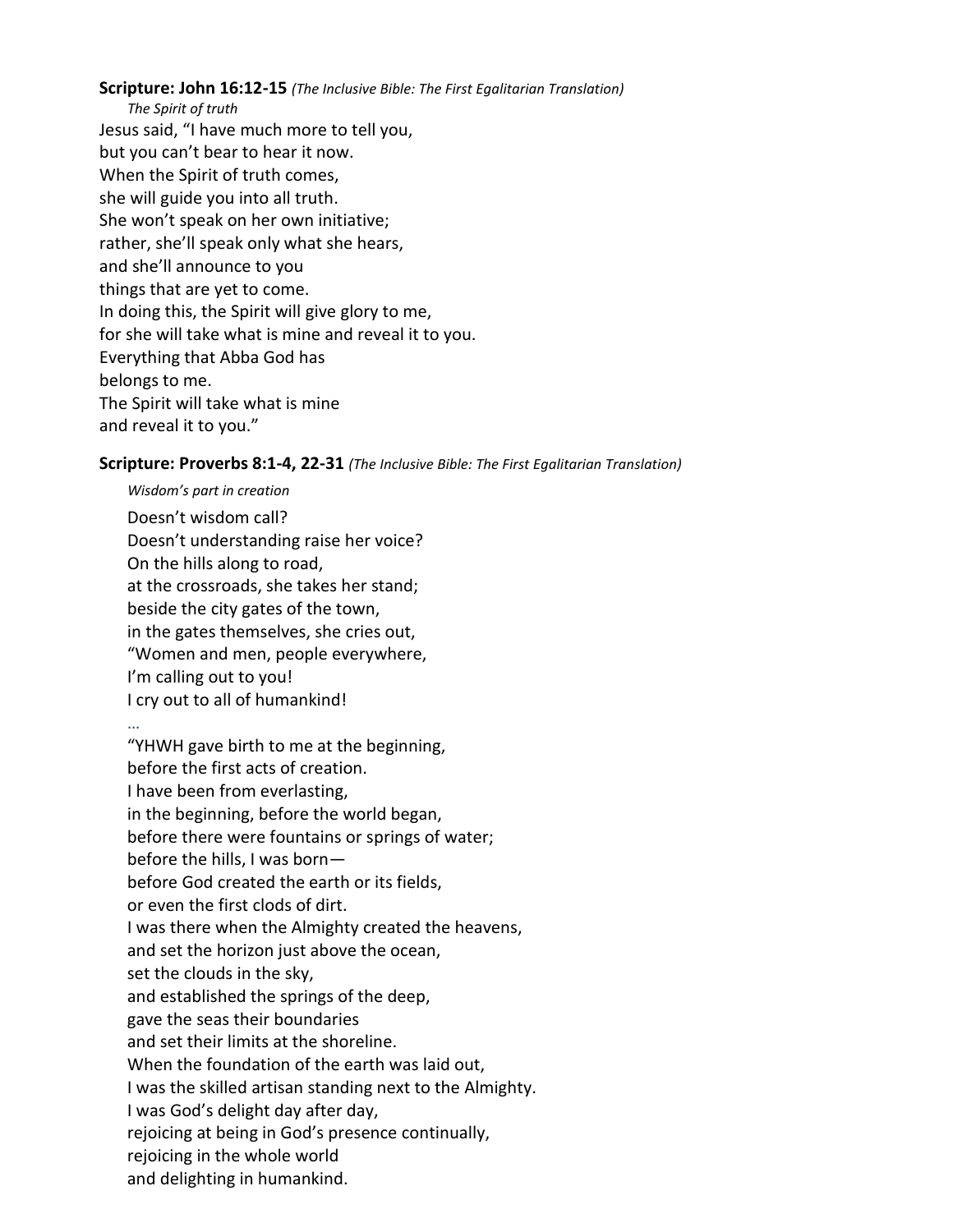**Prayer** *Reprinted by permission of Westminster John Knox Press from Feasting on the Word® Worship Companion: Liturgies for Year C, Volume 2. Copyright 2013.* O God, we honor this day the majesty and the mystery of your name. You are both infinite and intimate, known and unknowable, transcendent and transparent. In love, you have made us your own, and invite us to join in your divine dance. We will never rest until we rest in you, Blessed Trinity, one God forever and ever. **Amen.** 

May the words I speak and the reflection that we all share find a response that is worthy of you, most Just, most Loving, and most Compassionate God. Amen. *David Sparks, Summerland, B.C.*

## **Reflection: The Vitality of Wisdom**



Have you seen one of these? An enormous flock of birds all flying together, as the Wildlife Trust for Lancashire Manchester and North Merseyside in the UK describes it, "twisting, turning, swooping, swirling across the sky in beautiful shape-shifting clouds." They are an amazing sight. Usually the birds in the group are starlings. And I only in the last few years learned that these formations are called "murmurations," so called because of the noise the tens or even hundreds of thousands of wings make as they fly and dart about.

So why do starlings do this? There are various theories. Most often the murmurations occur in the evening near sunset at the starlings' roost, the place they will rest for the night. They may be seeking to confuse predators, mesmerizing hawks and the like with the sinuous movements of the flock. Alternatively, there is some thought, since murmurations occur most often in the late summer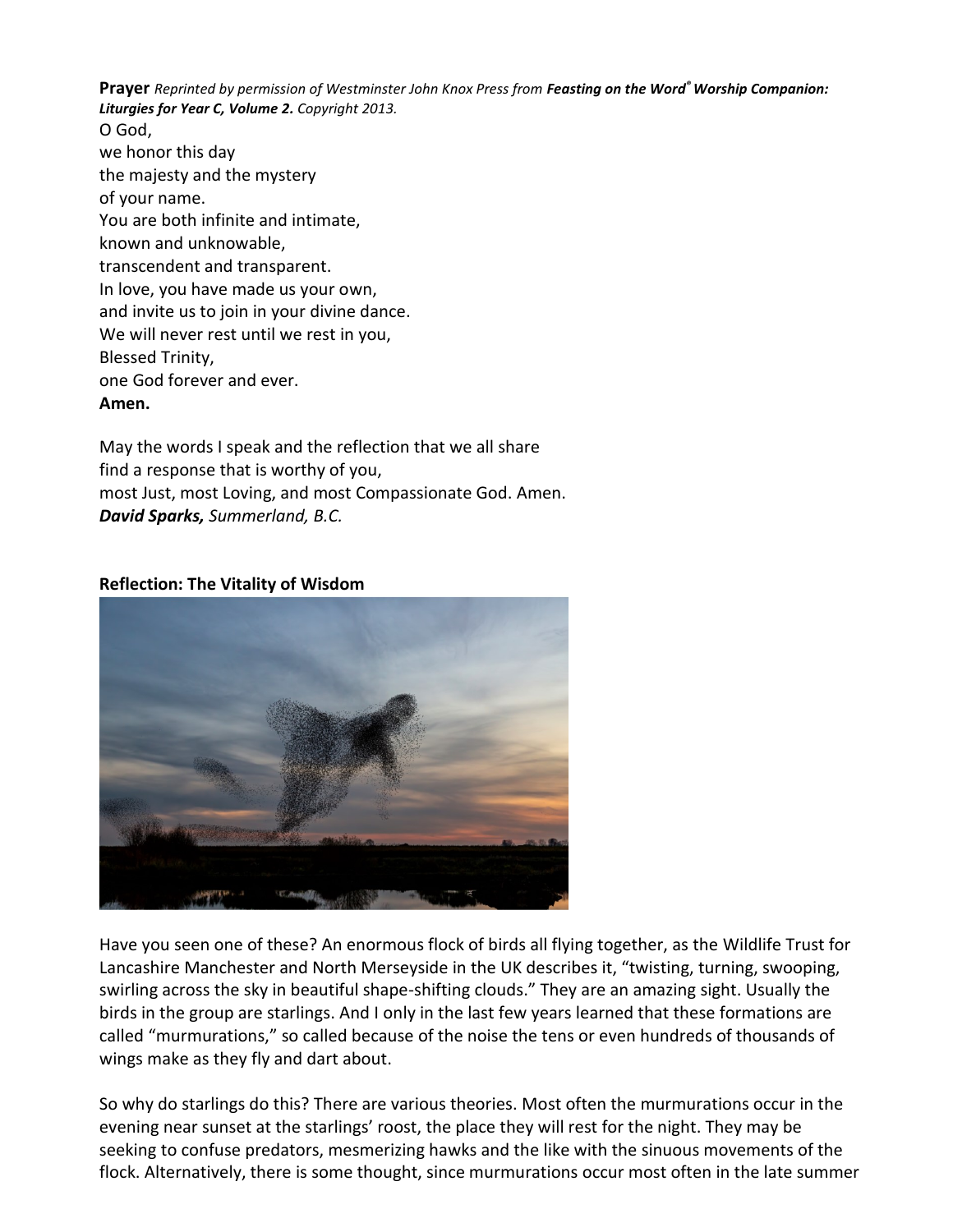and fall, that the starlings are seeking to generate warmth on cooler nights before they roost. They may also be communicating with one another, exchanging information about feeding locations. Regardless of the reason, these very active and acrobatic gatherings definitely speak to community and a vitality that is inspiring as it is awe-inducing.

Well, murmurations, you might say. Interesting, but a long way from the reading Wisdom moving through the hillsides and crossroads, city gates, calling out to humankind in the public square. Wisdom claims her heritage: birthed by God before the first acts of creation, she has been since before the world began. And she speaks in joyous, eloquent terms of being with the Creator, encouraging the Creator, when the heavens and the horizon were created, when clouds were set in the sky and deep springs were sunk and the foundation of the earth was laid out.

And what does Wisdom wish to convey to humankind? In reading beyond the end of today's lection, she implores humanity to follow her way of sound judgment, to accept her as the source of clear thinking—rulers reign because of her and administrators issue just judgments. She assures humanity that she loves those who love her, that she offers gifts better than gold. Happy, she says, are those who listen to her, for with her, we will find life.

Wisdom is not just a disinterested observer; she is an active companion and witness to the creations of God. She works in concert with God, "the skilled artisan standing next to God," supporting, encouraging and celebrating God's work.

Wisdom lets us know how good God is, how good is that which God creates, how good it is that God is present with and for creation. And that is not just a moment in time: God's role in creation is active and continual.

Wisdom models for us the life we can live in faithful relationship with God, and with Jesus the Christ. Hers is a life of interconnectedness. God needs her, Christ needs her, and she needs each of them. It is a symbiotic relationship of interdependence. Just like the starlings need each other, gather into great murmurations that focus on the vitality of life: the need for one another, the communication with one another, the celebration of creaturely ability. In the sky together they create a massive, mesmerizing display that invites us to draw near to one another as they draw near for safety, warmth, sharing, and caring, living life fully.

And these are not exceptional displays; they happen as dusk approaches for weeks and months, whenever starlings are gathering for the night. This is so with the Triune God. It is not just in exceptional moments, not just when celebration is in order, or on a timetable of the heavens. It is in the timing of us as God's creations. Wisdom stands with God during the creation of life, during the work of building this world we know. Christ, the Word, we are told in the Gospel of John, is with Jesus from the beginning: "In the beginning There was the Word; The Word was in God's presence, And the Word was God The Word was present to God From the beginning. Through the world all things came into being, And apart from the Word

Nothing came into being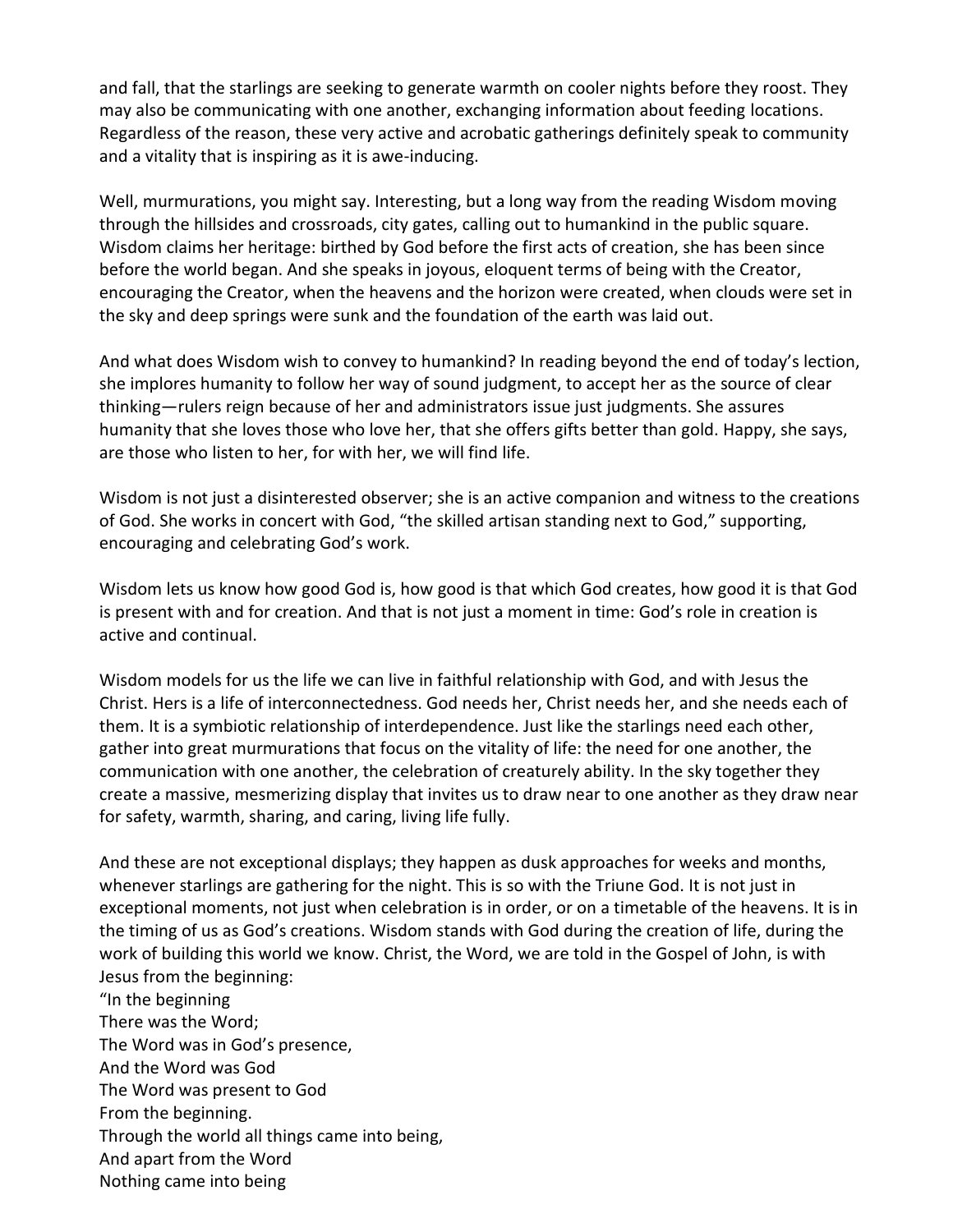That has come into being.

In the movement of life, God is present, showing us how to live in unity, in fullness of life. Just like the starlings we too have needs, and those needs are often similar, and often can't be addressed well in isolation. We need the most basic of things: food, housing, transportation. In a recent CBC News item, one in seven Canadians is going hungry, with visits to food banks increasing at a shocking rate, the highest in the 41-year history of Food Banks Canada. The people most in need are those from marginalized communities: Indigenous, Black and racialized groups. And people who have never needed to visit food banks are having to for the first time. As the cost of housing, food and transportation increase to levels never seen, those whose living is the most fragile, worsens.

We are called to draw together like the Triune God, draw together like the starlings in their care and concern for one another, sharing what we have communally for the good of all. That includes food, employment, the means of shelter and travel. Society, in the waning days of this pandemic, has drifted far, very far into individualism, where it seems those who have, have more, and those who have less often become statistics.

We are called to live collectively in support and encouragement of one another, loving as the Godhead loves, giving as the Godhead gives, receiving in this closeness with God, rejoicing as Wisdom does, in the whole world, delighting in humankind. Just as God is communal, we are called to be too, and called to do so with the delight and wild abandon of the starlings in their beautiful shape-shifting clouds.

In life, in death, in life beyond death, God is with us. We are not alone. Thanks be to God. Amen.

# **Hymn: Dance with the Spirit VU156 OneLicense #A-740237**

Dance with the Spirit early in the mornin', walk with the Spirit throughout the long day. Work and hope for the new life a-bornin', listen to the Spirit to show you the way.

Dance with the Spirit early in the mornin', move with the Spirit throughout the long day. Work and hope for the new life a-bornin', listen to the Spirit to show you the way.

Dance with the Spirit early in the mornin', sing with the Spirit throughout the long day. Work and hope for the new life a-bornin', listen to the Spirit to show you the way.

### **Joys and Concerns**

- Birthdays:
	- o Isabel Weaver celebrates on Tues. June 14th
- Anniversaries:
	- o Morven & Ken McCorquodale celebrate their 62nd on June 17th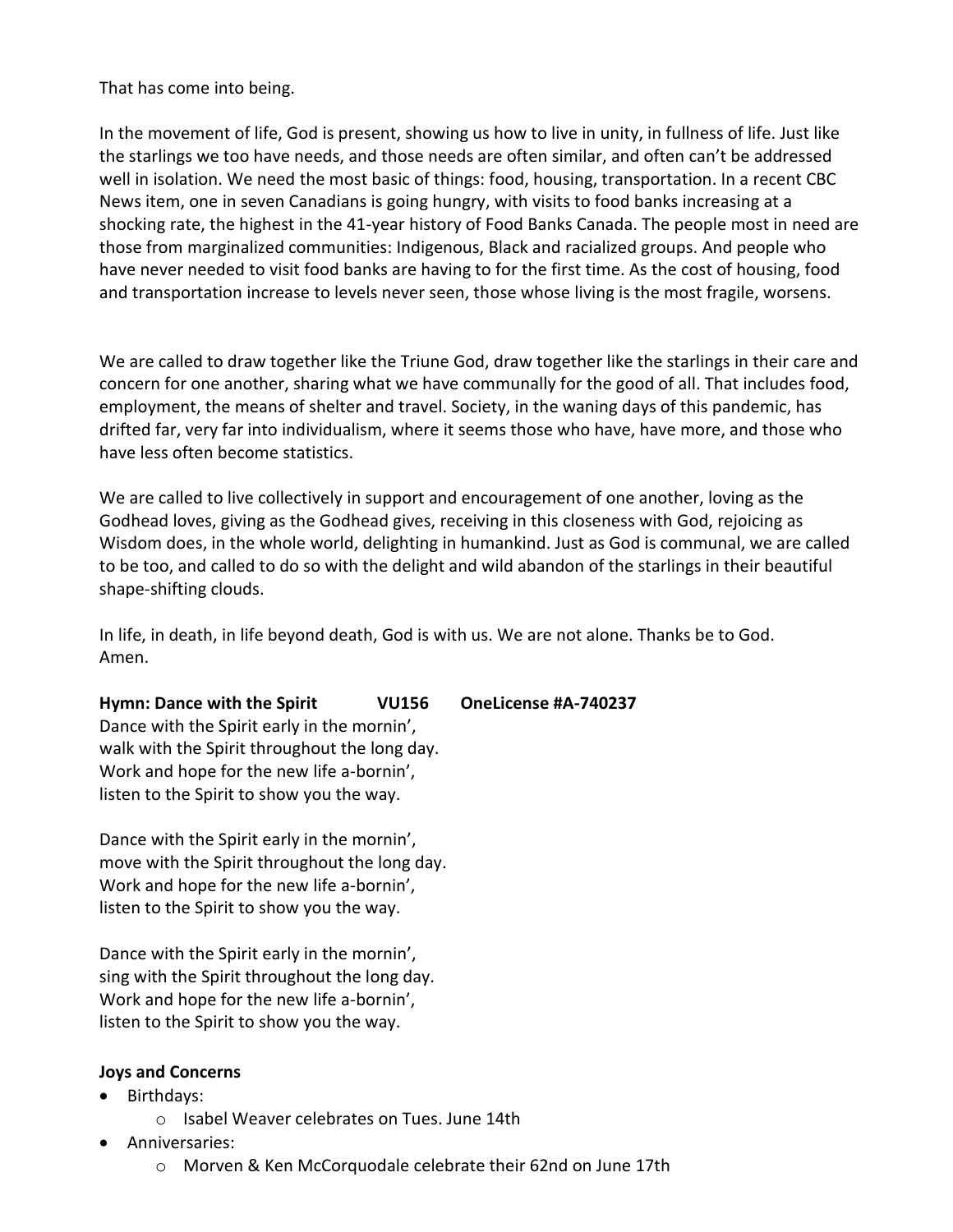### **Preparation for Prayer**

Let us practice the art of Praying with our Eyes Wide Open, that in seeing the world and those within it we are called to tend we may be *opening the eyes of our hearts to all in need around us (Lamont Koerner '81 MDiv God Pause for Thursday, September 16, 2021 from Luther Seminary):*

**Prayers of the People** *Reprinted by permission of Westminster John Knox Press from Feasting on the Word® Worship Companion: Liturgies for Year C, Volume 2. Copyright 2013, alt.*

Holy God, you are more than we can know or name, yet we call on you again and again for you alone are God. We cannot live apart from you, for you have called us into your triune life. Your steadfast love surrounds us all our days. Wherever we may be on a high mountain or a path in a shadowed valley, at a crossroads on our journey, outside the gates of welcome or in some inner circle you call to us, delighting in the human race.

We come before you in thanksgiving for all the gifts you have given that delight us so: for the beauty of this season; for the lives of those who bless us beyond their knowing; for this community of faith by which we are nurtured and challenged; for opportunities to serve you by serving others; for goals accomplished; and for the gift of life granted yet again today.

We come before you humbly and hopeful in need: for those we know who are suffering today because of illness in mind, body, or spirit; for those trying to make a difficult decision; for those grieving a loss, an ending, a dream deferred. We pray for healing and strength in every broken place of our lives. We long for the hope you alone can give hope that does not disappoint us but rolls away stones of death and despair. We pray for those whose livelihood is precarious, for those who live at the edge of poverty's precipice, and for those who live in temporary shelter and tenuous provision. In the public square and in the privacy of our conscience, help us find the will and the way toward a common good.

We come before you earnestly and urgently for this world in turmoil: for the chaos loose in the natural world drought and floods, earthquakes and tornadoes heal the earth, we pray.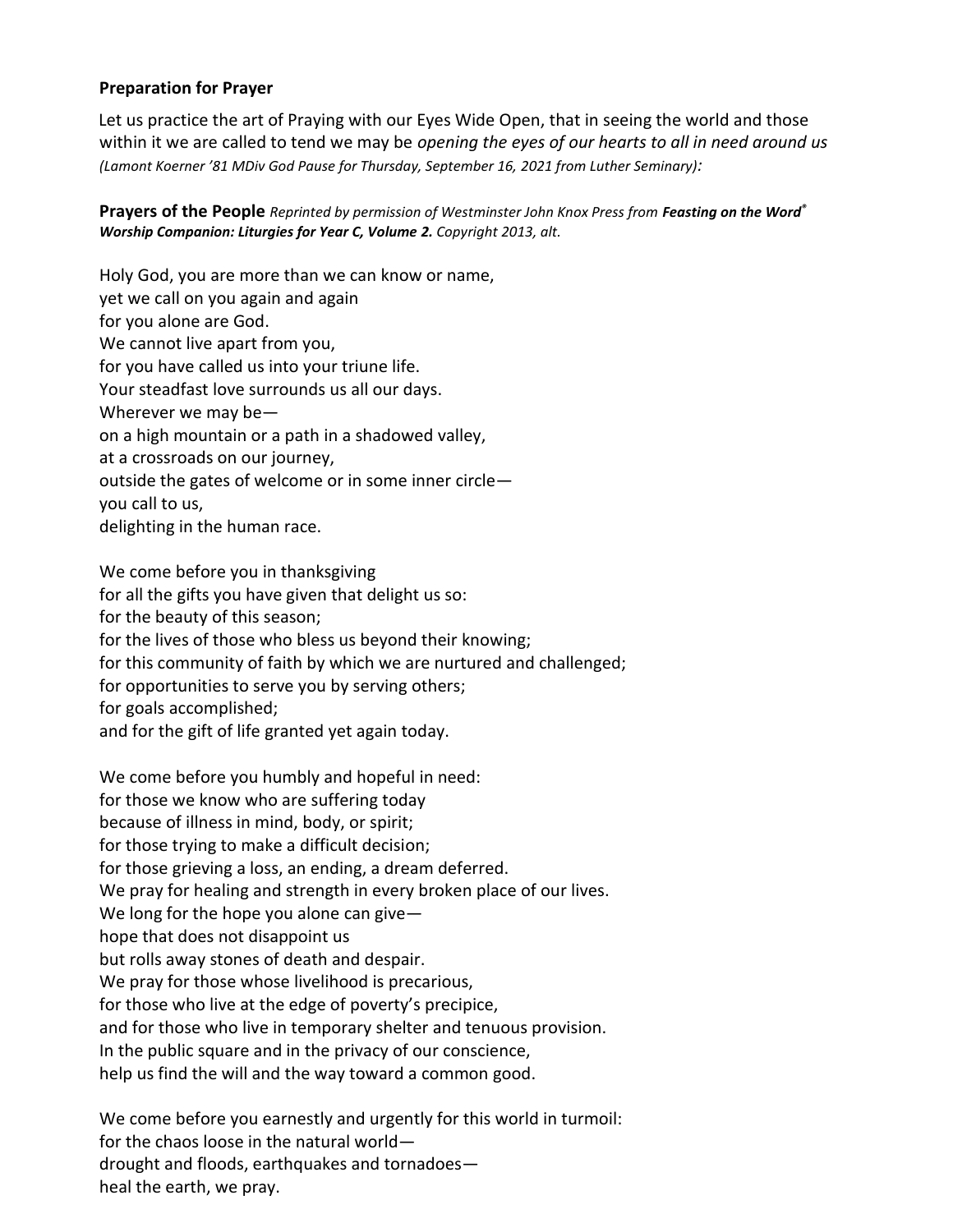May those who are starving, thirsty, or left in destruction's debris be restored. We pray for the turmoil we cause through war and violence, hatred and prejudice, by our indifference and by our calculation. Bring an end to our warring ways, until civilians and soldiers live in safety and peace. Root out of our hearts the seeds of bigotry and narrow-mindedness. Stir us from apathy, increase in us empathy that we may love as you love.

Holy God,

we have done so much to disrupt, disengage, and even destroy what you have created and called good. Still you are determined to delight in the human race. So, make us delight-full. Help us to delight in you by living and playing in ways that please you. Help us to delight in neighbors near and far by living and playing in ways that restore true communion. Make us delightful all our days until we greet with joy the kingdom you are bringing. In Christ Jesus we pray. **Amen.**

Lord's Prayer **Our Father who art in heaven, hallowed be thy name.** Thy kin-dom come, thy will be done, on earth as it is in heaven. Give us this day our daily bread, And forgive us our trespasses, as we forgive those who trespass against us. And lead us not into temptation, but deliver us from evil: For thine is the kin-dom, the power, and the glory forever and ever. Amen.

# **Minute for Mission: Transportation Is Key to Improving Lives**



Gill visited Mission & Service partner Our Place Society for her meals every day. At one community meal, she met an outreach worker and inquired about making a meaningful change in her life. But making the changes she needed meant accessing programs in parts of the city she couldn't easily get to without a bus pass.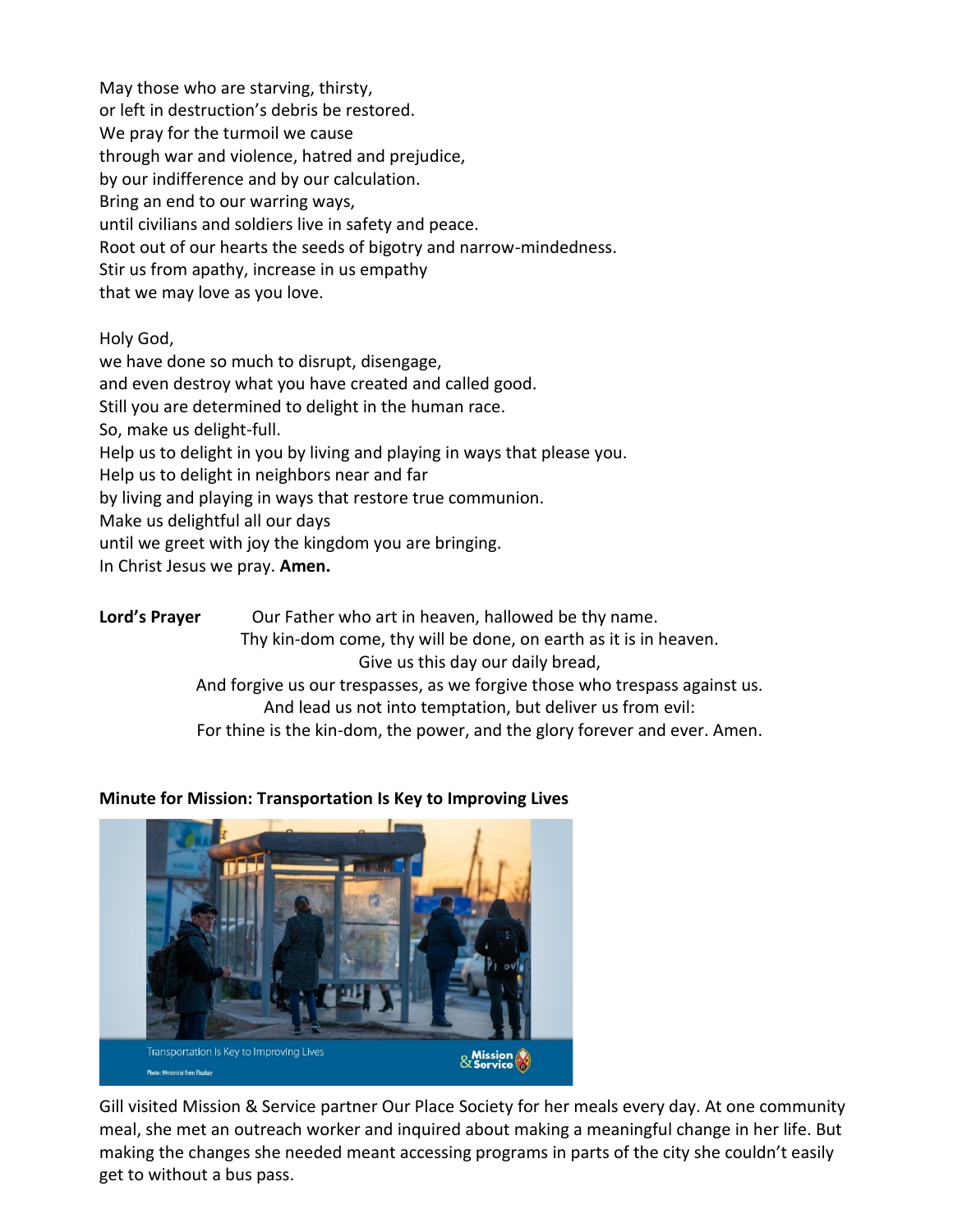Too often, lack of transportation is a significant barrier that prevents people from accessing the support they need. It's hard to keep appointments, go to school, or visit family and friends with no way to travel. High gas prices, the cost of a vehicle, availability of public transit, as well as a system that reaches job-rich areas are barriers to creating a better life.

In a recent study, Jeff Allen and Steven Farber, geographers at the University of Toronto, report that in Canada's eight largest cities, 5 percent of the total population are living in low-income households that are also situated in areas with low transit accessibility. "This totals nearly one million people who are at risk of transport poverty nation-wide," they write.

What does it mean to not have adequate transportation? Farber told University of Toronto News it's a mix of disadvantages: socioeconomic status (low income, ill health, being a recent immigrant or elderly) and a lack of access to transportation (being unable to afford a car or to reach destinations easily by transit, for example).\*

"The time is right for a national accounting of those living in transport poverty and the development of a national transport and land use strategy."\*\*

[Mission & Service](https://united-church.ca/donate) partners working on the ground to alleviate poverty regularly help people access transportation so they can improve their lives. The bus pass project that provided Gill with passes she needed to keep life-changing appointments was supported through the United Church's *Gifts with Vision* catalogue. Thank you for your generosity.

\*UofT News, [Stranded without transit? U of T researchers say one million urban](https://www.utoronto.ca/news/stranded-without-transit-u-t-researchers-say-one-million-canadians-suffer-transport-poverty) Canadians suffer [from 'transport poverty'](https://www.utoronto.ca/news/stranded-without-transit-u-t-researchers-say-one-million-canadians-suffer-transport-poverty)

\*\**Transport Policy* (Feb. 2019), [Sizing up transport poverty: A national scale accounting of low](https://www.sciencedirect.com/science/article/abs/pii/S0967070X18304736)income households [suffering from inaccessibility in Canada, and what to do about it](https://www.sciencedirect.com/science/article/abs/pii/S0967070X18304736)

**Offering Invitation** *Reprinted by permission of Westminster John Knox Press from Feasting on the Word® Worship Companion: Liturgies for Year C, Volume 2. Copyright 2013.*

Out of the abundance of God's own life, we have received the abundance of God's creation, God's word, and God's love. Why, then, should we live as though we are threatened with scarcity? Let us return to God a portion of all that we have been given, with joyous and glad abandon.

**Offering Hymn: What Can I Do MV191 OneLicense #A-740237**

What can I do? What can I bring? What can I say? What can I sing? I'll sing with joy. I'll say a prayer. I'll bring my love. I'll do my share.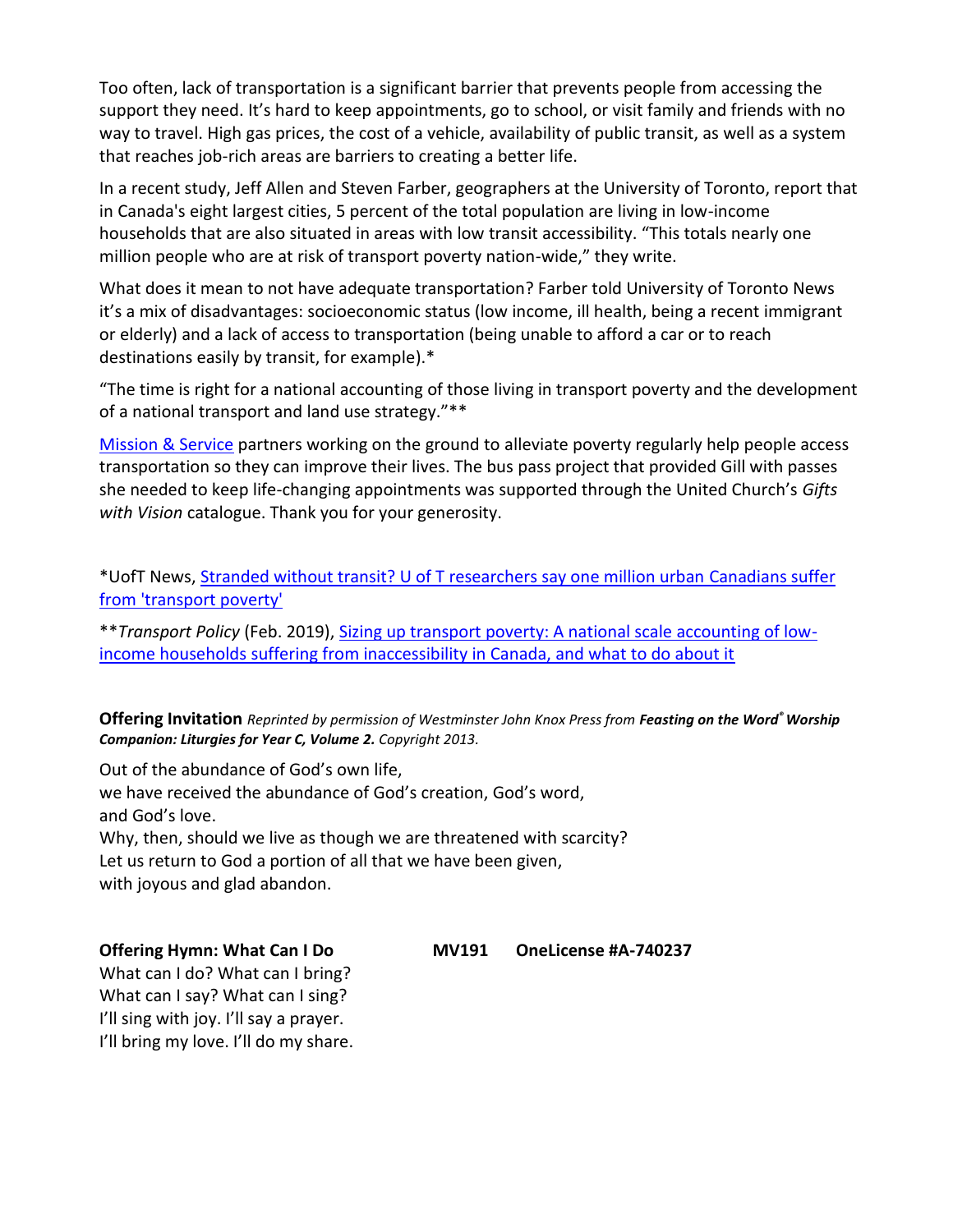# **Offering**

If you would like to do your part by making a monetary donation to Melville United Church, there are several ways to do that.

- 1. By leaving your offering envelope on the offering plate at the back of the sanctuary.
- 2. Cheque (post-dated cheques are welcome): made payable to Melville United Church-which can be mailed to the church at P.O. Box 41, Fergus ON N1M 2W7 or put in the mail slot beside the parking lot door.
- 3. Donate online through the Canada Helps website <https://www.canadahelps.org/en/charities/melville-united-church>
- 4. Call or email Lynda, to arrange Pre-Authorized Remittance payments (PAR).
- 5. E-transfer directly from your bank. E-mail to [secretary@melvilleunited.com](mailto:secretary@melvilleunited.com)

Thanks to all of you who continue to contribute so much to make Melville the caring community of faith that it is. May you be blessed.

**Offering Prayer** *Reprinted by permission of Westminster John Knox Press from Feasting on the Word® Worship Companion: Liturgies for Year C, Volume 2. Copyright 2013.*

**Holy God, you have poured out so much for us the beauty of the world, the care of family and friends, meaningful labor, and the gift of the church. We give you thanks for these and many other gifts. Most especially, we thank you for pouring your love into our hearts through the Holy Spirit. Through these offerings, may your love spill over in glad abundance that brings relief, renewal, and hope to those in need. In Christ's name we pray. Amen.**

# **Hymn: Holy Spirit, Source of Love VU515**

- 1 Holy Spirit, source of love, who, to us, came from above, gifts of blessing to bestow on your waiting church below: once again in love draw near to your servants gathered here.
- 2 Give them light your truth to see, strength to serve you joyfully, daily power to conquer sin, patient faith the crown to win; shield them from temptation's breath, keep them faithful unto death.
- 3 When the sacred vow is made, when the hands are on them laid,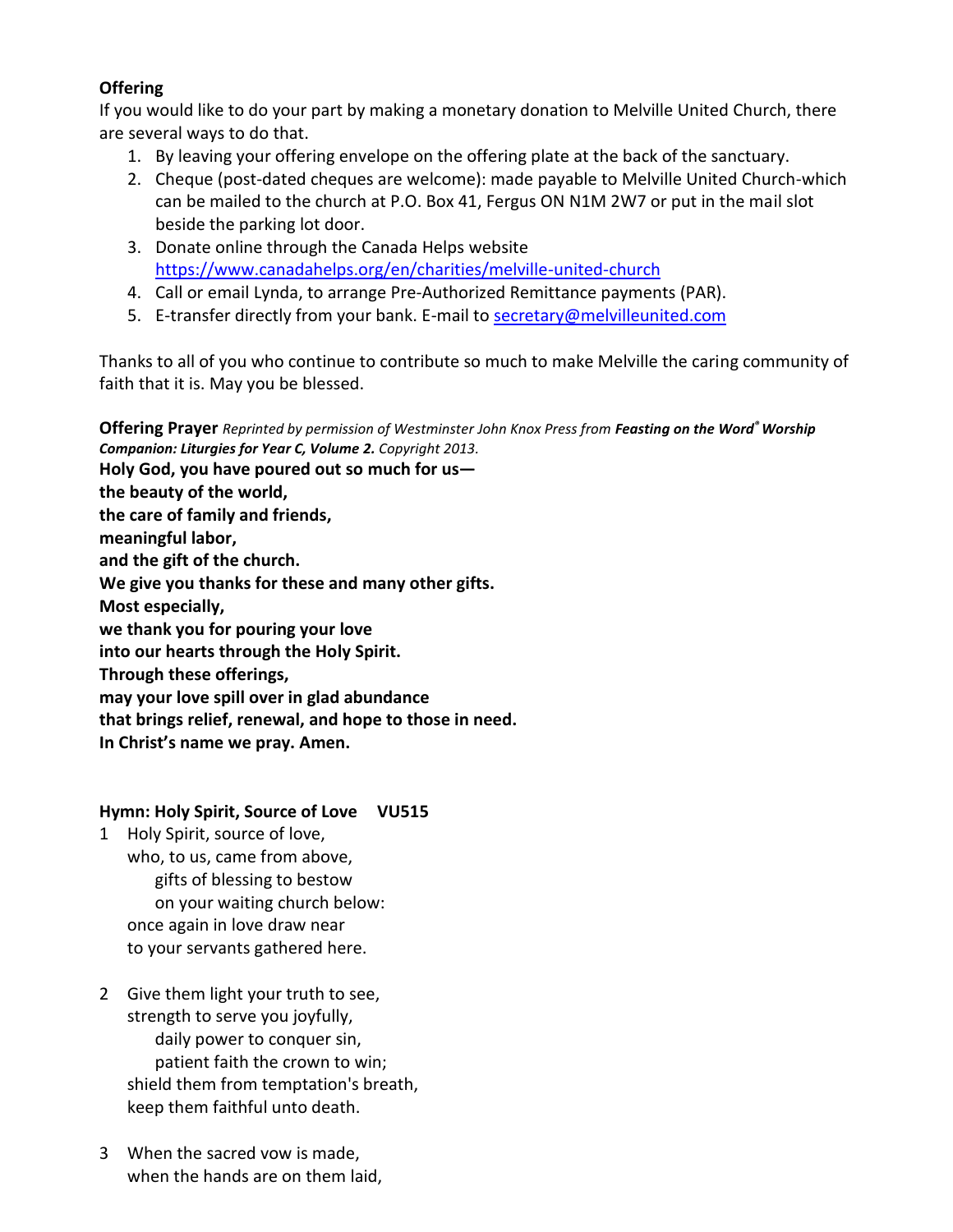come in this most solemn hour, with your sevenfold gifts of power; come, O blessed Spirit, come, make each eager heart your home.

### **Commissioning** *Reprinted by permission of Westminster John Knox Press from Feasting on the Word® Worship Companion: Liturgies for Year C, Volume 2. Copyright 2013.*

Go out this day participating in the life of the triune God by honoring mutuality, living in equality and justice, and celebrating the amazing diversity by which our communion is enriched.

# **Change the Light/Blessings**

Watch. I am going to change the light and I invite you to change your light. I'm not going to put it out, just change it. See how it is only in one place? *\*Change Light\**  Can you see it? Now it is moving everywhere, to everyone, with everyone. Now everywhere you go today, the light will go with you.

### **Blessing** *Bob Root, Gathering: Pentecost 1 2022, p.31. Used with permission.*

The blessing of God, who fashioned us to live with joy, the blessing of Jesus, whose footsteps lead us into the heart of life, and the blessing of Spirit's arms wrapped around us on our journey, the blessing of the Holy Three goes with us everywhere, this day, this night, and always.

## **Household Prayer: Morning** *Reprinted by permission of Westminster John Knox Press from Feasting on the Word® Worship Companion: Liturgies for Year C, Volume 2. Copyright 2013.*

Creator God, I wake this morning to the beauty of the world as though it were the first morning of creation. As the light of the sun rises on all that you have made, I pray that my spirit may rise also. Help me to be ready to greet you however and in whomever you make yourself known to me today. Help me to pause in moments of this day to glimpse the beauty you have made, offered as gift and sign of your abiding presence. I entrust myself and those I love to you this day, knowing that you promise to be with us always. In your holy, triune name I pray. Amen.